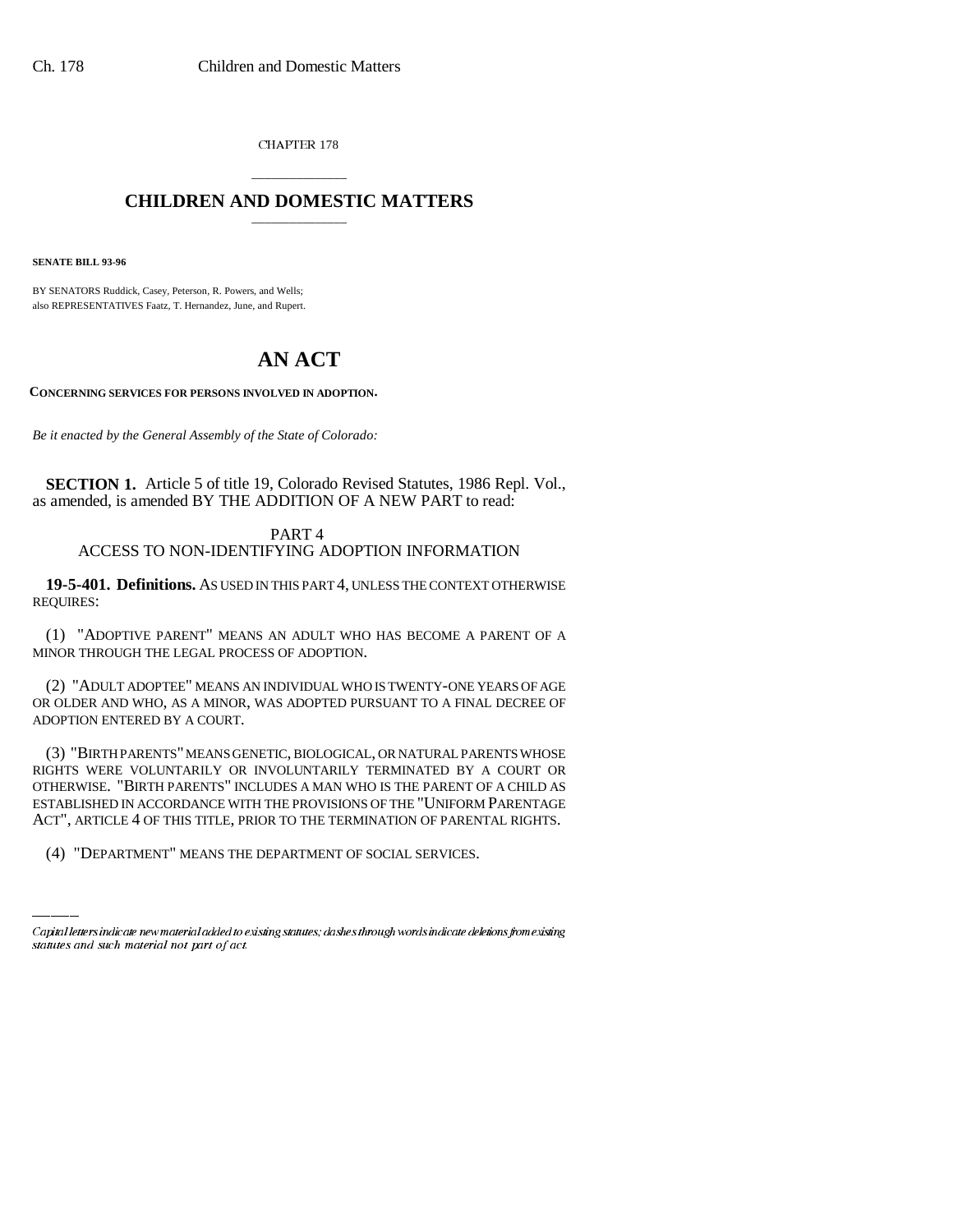(5) "NON-IDENTIFYING INFORMATION" MEANS INFORMATION WHICH DOES NOT DISCLOSE THE NAME, ADDRESS, PLACE OF EMPLOYMENT, OR ANY OTHER MATERIAL INFORMATION WHICH WOULD LEAD TO THE IDENTIFICATION OF THE BIRTH PARENTS AND WHICH INCLUDES, BUT IS NOT LIMITED TO, THE FOLLOWING:

(a) THE PHYSICAL DESCRIPTION OF THE BIRTH PARENTS;

(b) THE EDUCATIONAL BACKGROUND OF THE BIRTH PARENTS;

(c) THE OCCUPATION OF THE BIRTH PARENTS;

(d) GENETIC INFORMATION ABOUT THE BIRTH FAMILY;

- (e) MEDICAL INFORMATION ABOUT THE ADULT ADOPTEE'S BIRTH;
- (f) SOCIAL INFORMATION ABOUT THE BIRTH PARENTS;
- (g) THE PLACEMENT HISTORY OF THE ADOPTEE.

**19-5-402. Access to non-identifying information.** ANY ADULT ADOPTEE OR ANY ADOPTIVE PARENT MAY REQUEST NON-IDENTIFYING INFORMATION ABOUT THE ADOPTEE OR THE BIRTH PARENTS OF THE ADOPTEE FROM THE DEPARTMENT. THE DEPARTMENT SHALL PROVIDE DIRECTLY TO THE INQUIRING ADULT ADOPTEE OR ADOPTIVE PARENT OR TO THE QUALIFIED AGENCY SELECTED PURSUANT TO SECTION 19-5-403 THE NON-IDENTIFYING INFORMATION WHICH IS AVAILABLE TO THE DEPARTMENT. THE DEPARTMENT SHALL ADOPT RULES GOVERNING THE DISCLOSURE OF NON-IDENTIFYING INFORMATION.

**19-5-403. Authority for department to select agencies.** THE DEPARTMENT IS AUTHORIZED TO SELECT PRIVATE, LICENSED CHILD PLACEMENT AGENCIES AUTHORIZED TO HANDLE ADOPTIONS FOR THE DISCLOSURE OF NON-IDENTIFYING INFORMATION PURSUANT TO THIS PART 4. THE DEPARTMENT SHALL, BY RULE, ESTABLISH QUALIFYING CRITERIA BY WHICH THE LICENSED CHILD PLACEMENT AGENCIES AUTHORIZED TO HANDLE ADOPTIONS SHALL BE SELECTED, WHICH CRITERIA SHALL INCLUDE, BUT SHALL NOT BE LIMITED TO, A REQUIREMENT THAT THE AGENCIES MAINTAIN ALL INFORMATION WHICH IDENTIFIES MEMBERS OF THE BIRTH FAMILY STRICTLY CONFIDENTIAL.

**SECTION 2.** 19-1-122, Colorado Revised Statutes, 1986 Repl. Vol., as amended, is amended to read:

**19-1-122. Confidentiality of records - relinquishments and adoptions.** Except as provided in part PARTS 3 AND 4 of article 5 of this title, all records and proceedings in relinquishment or adoption shall be confidential and open to inspection only upon order of the court for good cause shown. The court shall act to preserve the anonymity of the natural parents, the adoptive parents, and the child, except to the extent disclosure is made pursuant to a designated adoption or pursuant to section 19-5-104 (2) or part 3 OR 4 of article 5 of this title. A separate docket shall be maintained for relinquishment proceedings and for adoption proceedings.

**SECTION 3.** 19-5-303 (4), Colorado Revised Statutes, 1986 Repl. Vol., as